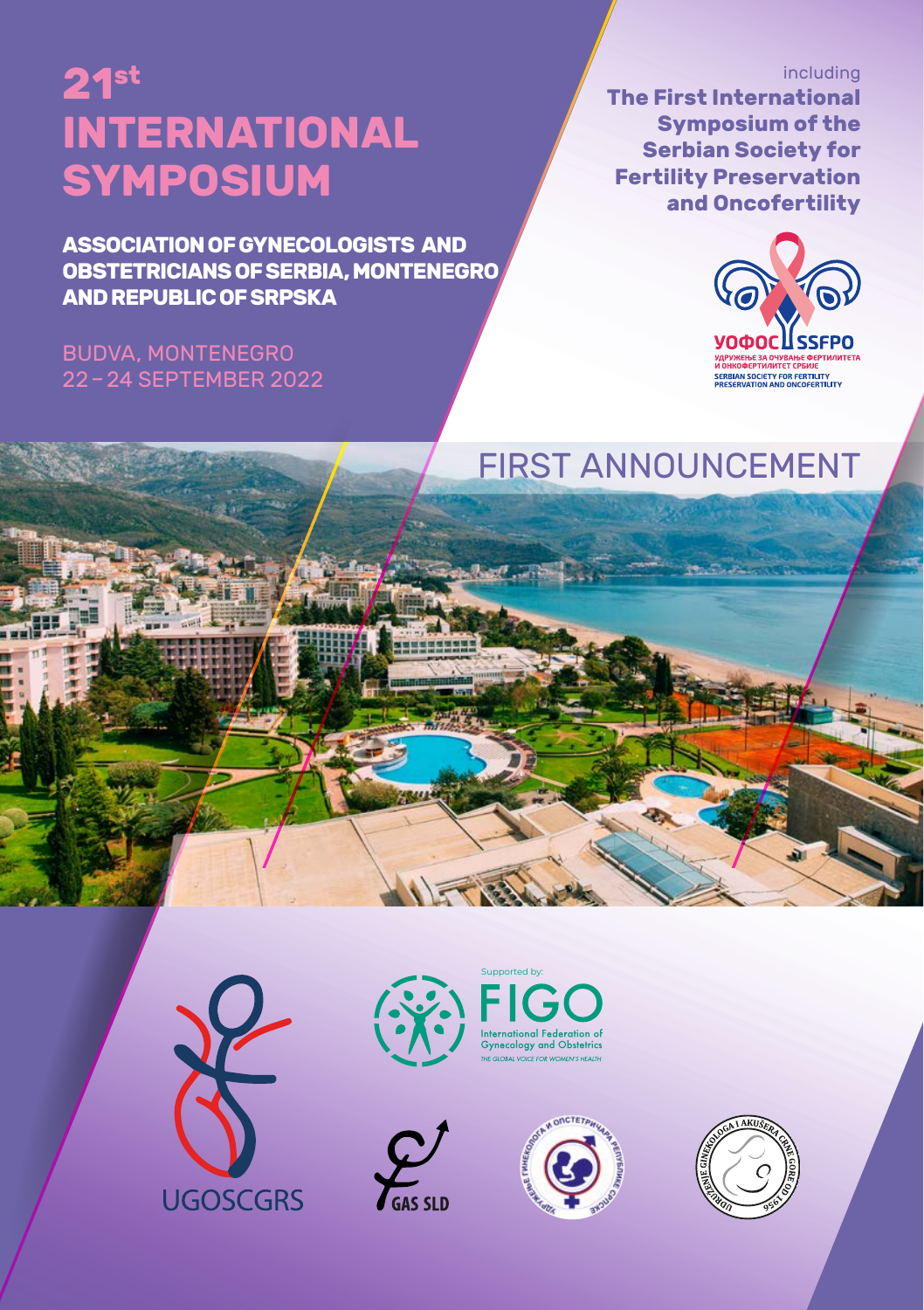

#### ORGANIZER:

Association of Gynecologists and Obstetricians of Serbia, Montenegro and Republic of Srpska

#### PRESIDENT:

Prof. Aleksandar Stefanović

#### CO-PRESIDENTS:

Prim. Vojislav Miketić Prof. Vesna Ećim Zlojutro

#### SECRETARY GENERAL:

Prof. Miroslava Gojnić Dugalić

#### HONORARY CHAIRS:

Prof. Dragoljub Mladenović Prof. Petar Drača Prof. Spasoje Petković Ass. Paja Momčilov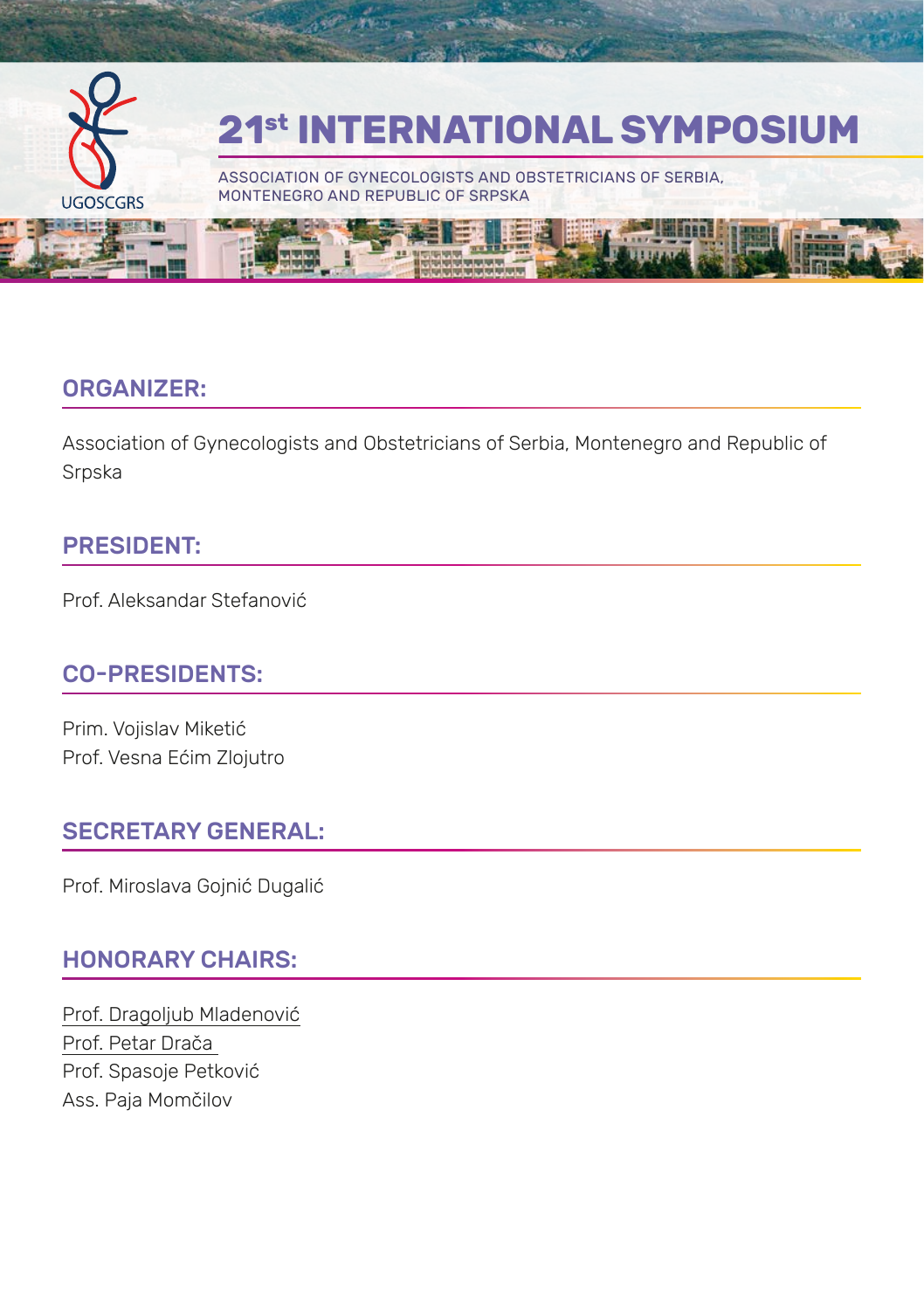

# INFORMATION FOR INVITED SPEAKERS:

- Invited speaker should provide text of the lecture before 15 August 2022 to e-mail secretariat.ugoscgrs@gmail.com
- The text should be prepared in MS Word, font Times New Roman, 12 pt, line spacing 1.15 and should be up to 5-6 pages long.
- References are highly appreciated (Vancouver format).

# FREE COMMUNICATIONS (INFORMATION FOR AUTHORS):

- Free communications will be available on Congress website with no live presentation.
- We invite all participants to send abstracts up to 500 words.
- The deadline for abstract submission is 15 August 2022.
- Abstract propositions are: MS Word file, font Times New Roman, size 12pt, line spacing 1,15. Abstract elements: TITLE (clearly formulated), AUTHORS (without titles), INSTITUTION (place of employment of author). Abstract body should consist of short introduction, aim, materials and methods, results, and short conclusion. Foreign words should be marked with italic. No need for references in Free communications abstracts.
- Authors will receive notification of acceptance/rejection no later than 5 September 2022. In case notification is not received, please contact organizer.

# LANGUAGE:

- Official language is English
- For speakers from region official language is local.
- Please provide all presentation slides in English.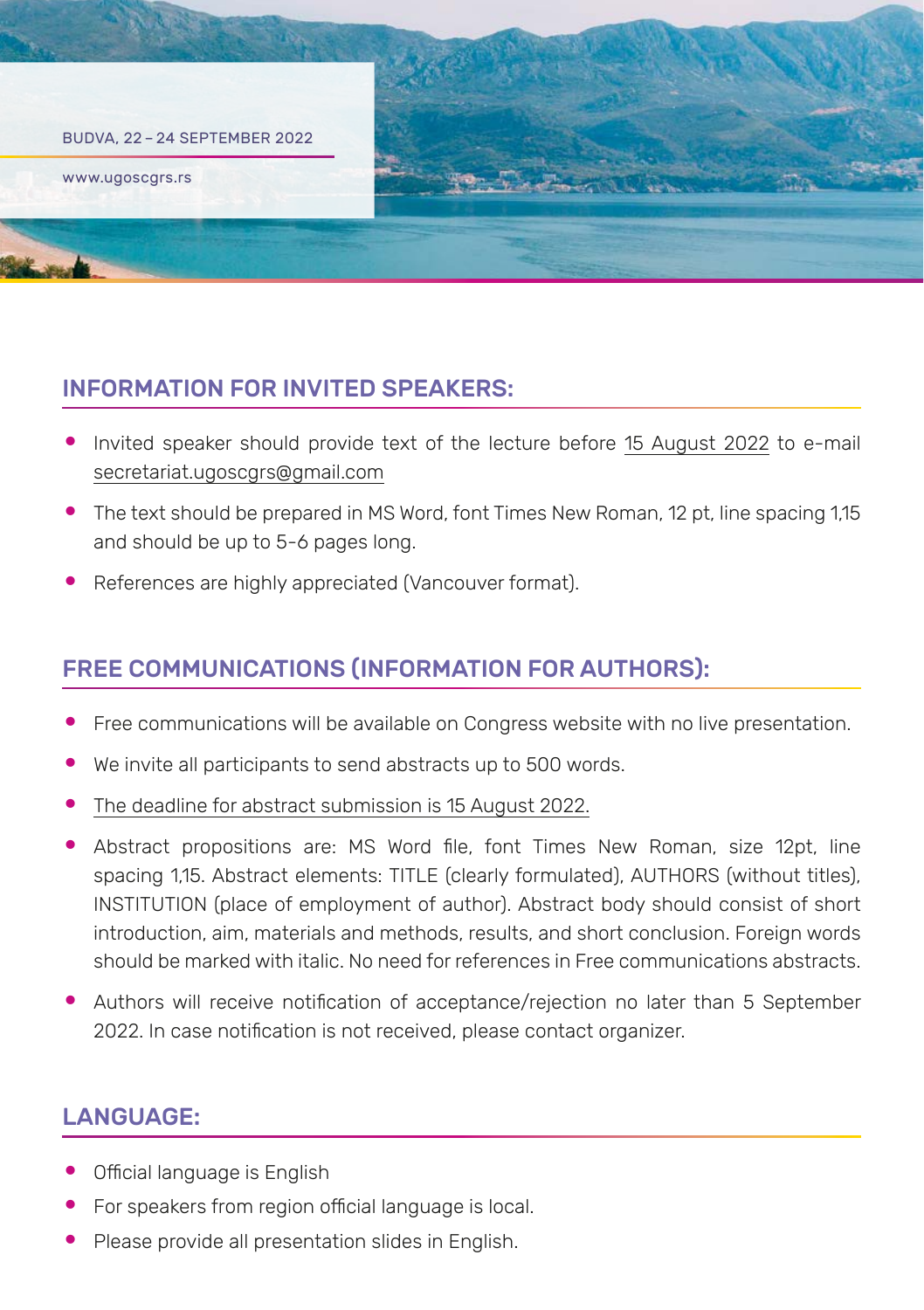

#### REGISTRATION FEE:

- EUR 100 + PDV until 10 July 2022
- EUR 150 + PDV from 11 July 2022 until 21 September 2022
- EUR 200 + PDV on-site

# REGISTRATION AND ACCOMMODATION INFO:

Registration through Miross Agency Contacts: Miloš Dimitrijević i Katarina Stojmanovski Mail: ugoscgrs@miross.rs Web: www.ugoscgrs.rs Tel: +381 11 30 33 225, 30 33 226 Fax: +381 11 30 34 615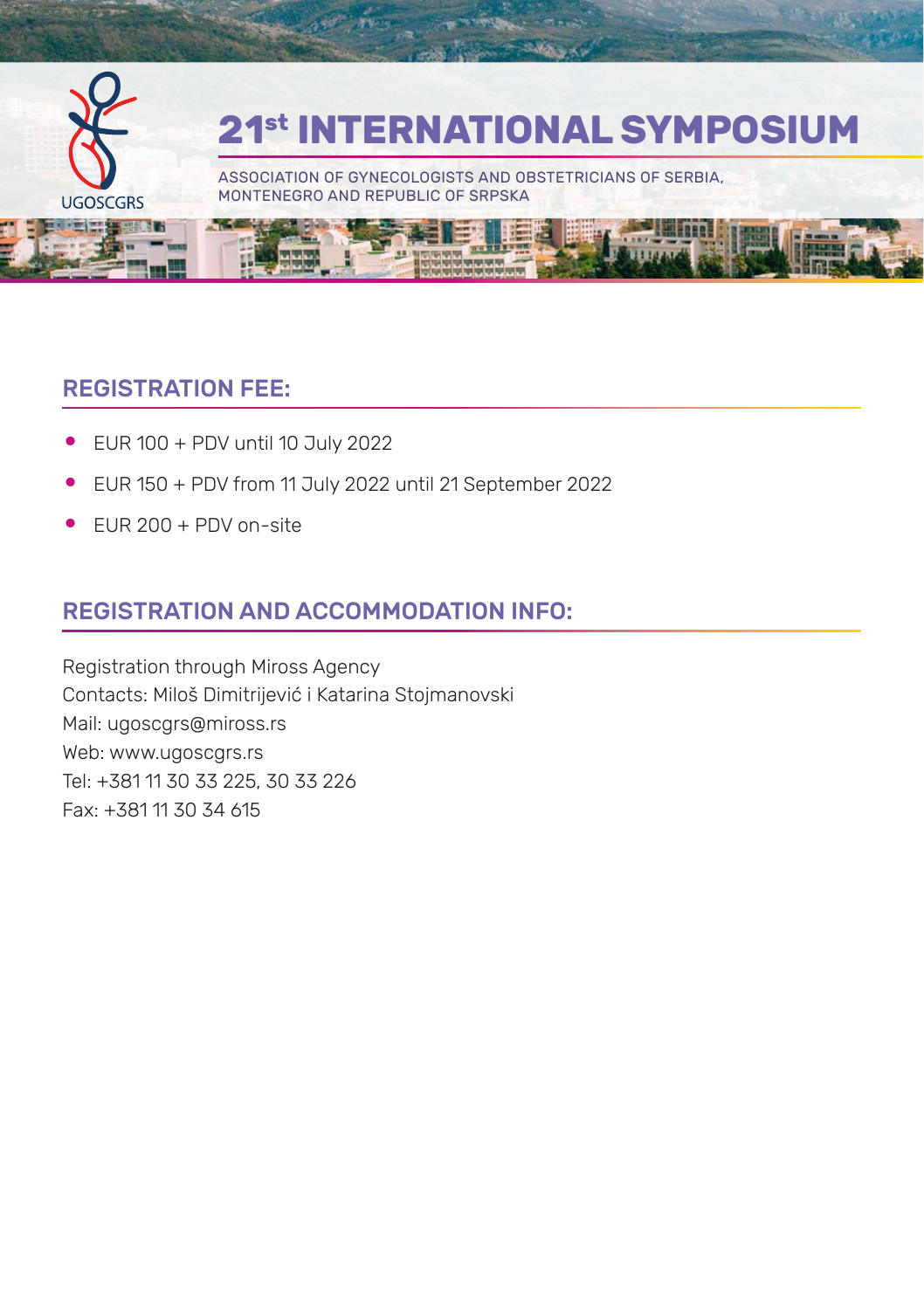

#### VENUE:

• Mediteran Hotel & Resort, Budva